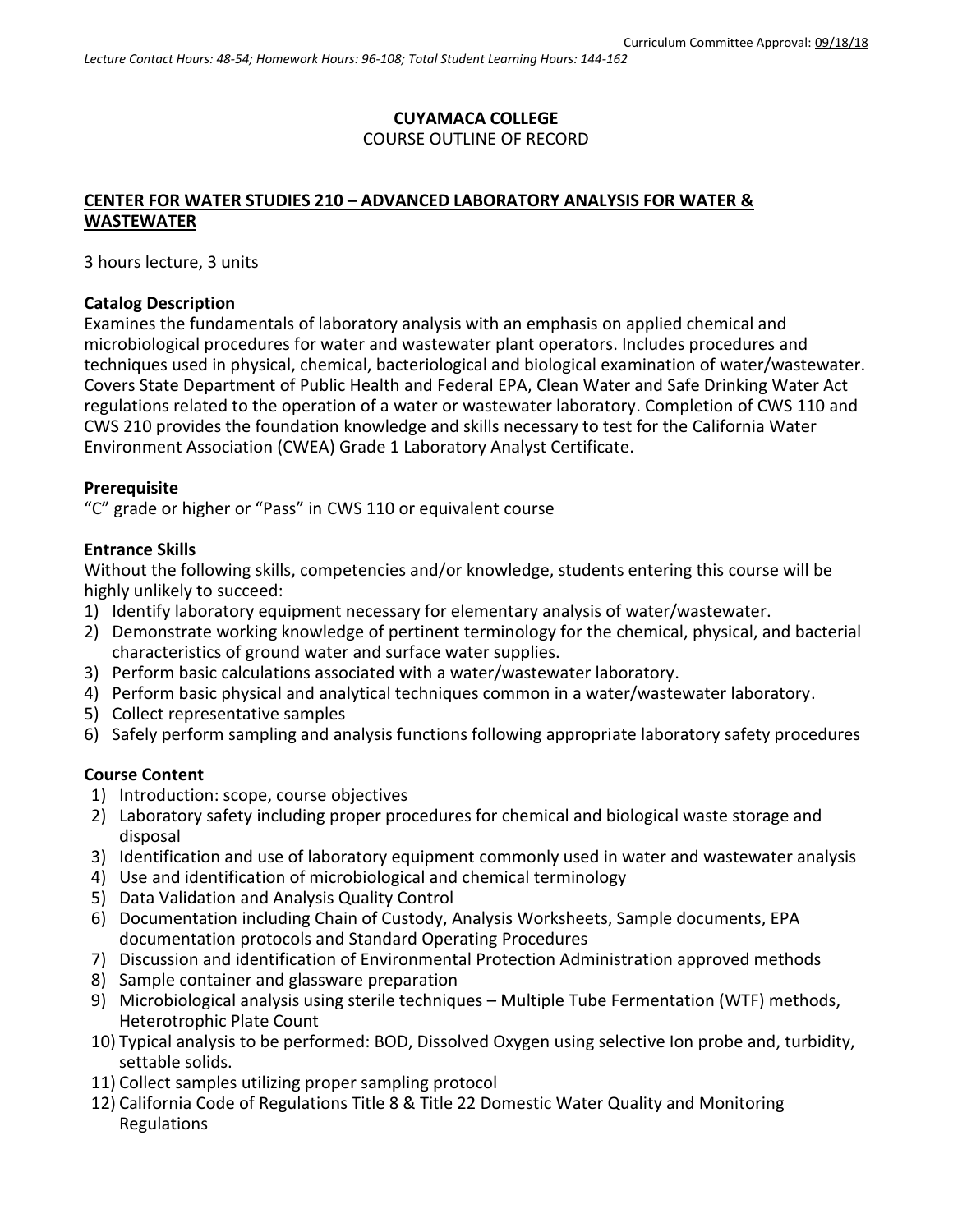# **Course Objectives**

Students will be able to:

- 1) Properly collect samples from a variety of water and wastewater sources.
- 2) Select and set up appropriate field and laboratory instrumentation necessary to perform analytical tests in accordance with water and wastewater industry standard practices.
- 3) Perform advanced physical, chemical, and microbiological and analyses in accordance with techniques common in a water/wastewater laboratory such as alkalinity, pH, hardness, temperature, turbidity, dissolved oxygen, biological oxygen demand, chlorine residual, etc.
- 4) Describe the role the laboratory plays in protecting the public drinking water supply and in monitoring treatment plant processes.
- 5) Explain the role data management, validation and analysis plays in operating a water or wastewater laboratory.
- 6) Demonstrate knowledge of laboratory safety hazards and proper precautions, procedures, chemical and biological hygiene including the use of appropriate personal protective equipment.

# **Method of Evaluation**

A grading system will be established by the instructor and implemented uniformly. Grades will be based on demonstrated proficiency in subject matter determined by multiple measurements for evaluation, one of which must be essay exams, skills demonstration or, where appropriate, the symbol system.

- 1) Laboratory Analysis
- 2) Writing assignments
- 3) Quizzes
- 4) Exams (objective, essay)

# **Special Materials Required of Student**

None

**Minimum Instructional Facilities**

Smart classroom, laboratory facility

# **Method of Instruction**

- 1) Lecture and discussion
- 2) Audiovisual
- 3) Field trips

# **Out-of-Class Assignments**

- 1) Reading assignments
- 2) Writing assignments
- 3) Project assignments

## **Texts and References**

- 1) Required (representative example): Pizzi, Nicholas. *Basic Science Concepts and Applications*. 4th edition. American Water Works Association, 2010.
- 2) Supplemental:
	- a. California Water Environment Association Laboratory Analyst Certification Candidate Handbook
	- b. California Code of Regulations Title 8 & Title 22 Domestic Water Quality and Monitoring Regulations

# **Student Learning Outcomes**

Upon successful completion of this course, students will be able to:

- 1) Identify and properly set up equipment used in the analysis of water/wastewater quality.
- 2) Perform calculations commonly associated with a water/wastewater laboratory.